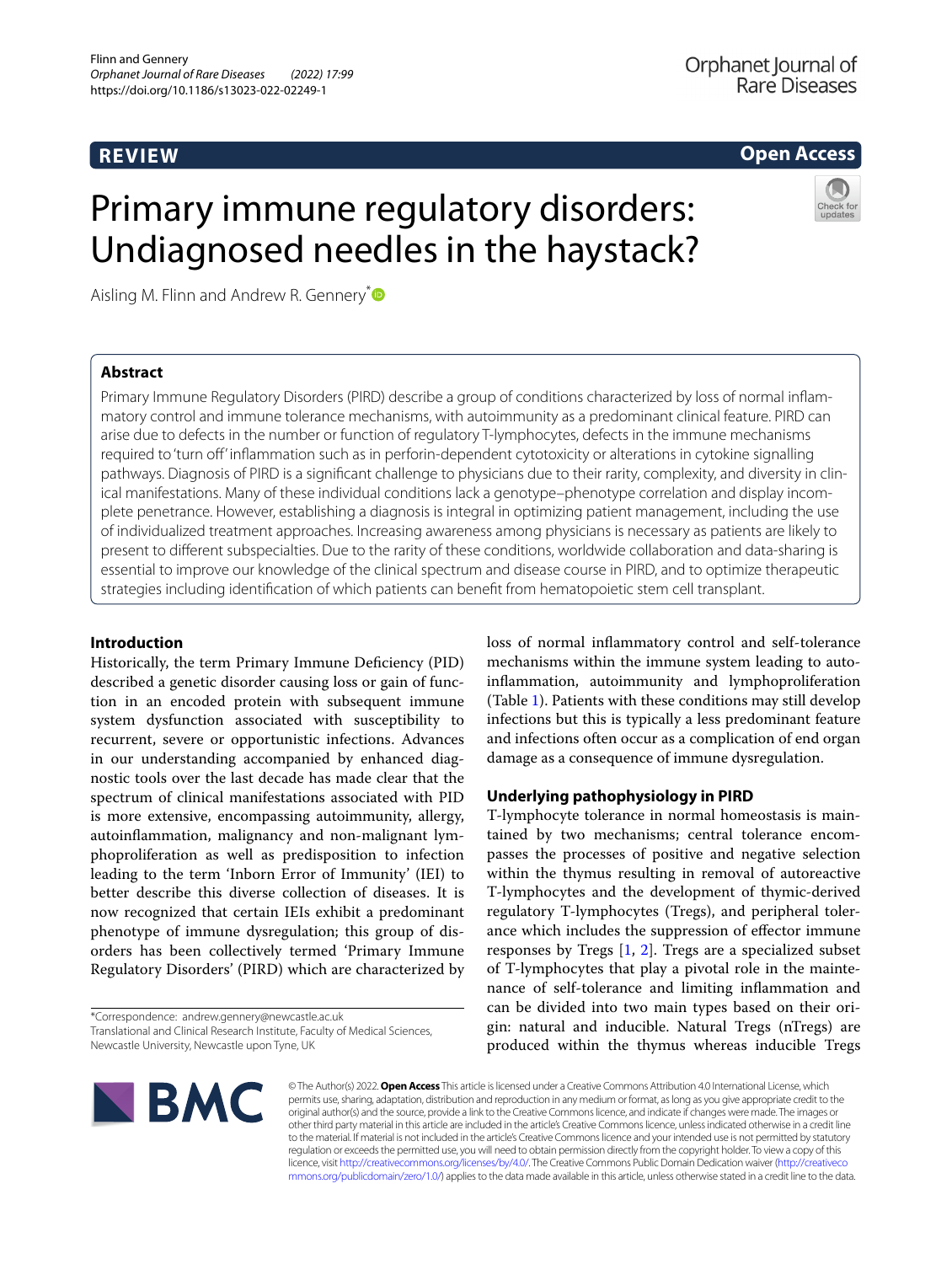## <span id="page-1-0"></span>**Table 1** Conditions characterized by immune dysregulation

| Group                                                                                      | <b>Disorder</b>                                                                         | Gene                | Inheritance | <b>Typical features</b>                                                                                                                                                                                                                              |
|--------------------------------------------------------------------------------------------|-----------------------------------------------------------------------------------------|---------------------|-------------|------------------------------------------------------------------------------------------------------------------------------------------------------------------------------------------------------------------------------------------------------|
| Regulatory T-lymphocyte defect (absent/<br>reduced Tregs and/or functional Treg<br>defect) | IPEX syndrome (immune dysregula-<br>tion, polyendocrinopathy, enteropathy,<br>X-linked) | FOXP3               | XL          | Autoimmune enteropathy, early onset type<br>1 diabetes mellitus, eczema, thyroiditis,<br>hemolytic anemia, thrombocytopenia,<br>elevated IqE                                                                                                         |
|                                                                                            | CTLA4 haploinsufficiency                                                                | CTLA4               | <b>AD</b>   | Autoimmunity particularly cytopenias, enter-<br>opathy, type 1 diabetes, lymphoproliferation,<br>interstitial lung disease, recurrent infections,<br>hypogammaglobulinemia                                                                           |
|                                                                                            | LRBA deficiency                                                                         | LRBA                | <b>AR</b>   | Autoimmunity particularly cytopenias,<br>lymphoproliferation, recurrent infections,<br>enteropathy                                                                                                                                                   |
|                                                                                            | STAT3 GOF                                                                               | STAT3               | AD          | Autoimmunity, lymphoproliferation, infec-<br>tions, short stature                                                                                                                                                                                    |
|                                                                                            | CD25 deficiency                                                                         | IL2RA               | AR          | Autoimmunity, lymphoproliferation                                                                                                                                                                                                                    |
| Autoimmune Lymphoproliferative Syn-<br>dromes (ALPS)                                       | ALPS-FAS (most common)                                                                  | FAS                 | AD or AR    | Lymphadenopathy, splenomegaly, hepato-<br>megaly, autoimmune cytopenias, increased<br>risk of lymphoma, defective lymphocyte<br>apoptosis, elevated double negative T-cells.<br>In ALPS-FAS, elevated soluble Fas Ligand,<br>IL-10, vitamin B12, IgG |
|                                                                                            | ALPS-FASLG                                                                              | <b>TNFRSF6</b>      | AR          |                                                                                                                                                                                                                                                      |
|                                                                                            | ALPS-Caspase10                                                                          | CASP10              | <b>AD</b>   |                                                                                                                                                                                                                                                      |
|                                                                                            | ALPS-Caspase8                                                                           | CASP8               | AR.         |                                                                                                                                                                                                                                                      |
| HLH - familial disorders                                                                   | Perforin deficiency                                                                     | PRF1                | AR          | Early-onset HLH, fever, hepatosplenomegaly,<br>cytopenias, decreased/absent NK and CTL<br>activity                                                                                                                                                   |
|                                                                                            | Munc13-4 deficiency                                                                     | UNC13D              | AR          |                                                                                                                                                                                                                                                      |
|                                                                                            | Syntaxin 11 deficiency                                                                  | STX11               | AR          |                                                                                                                                                                                                                                                      |
|                                                                                            | Munc18-2 deficiency                                                                     | STXBP2              | AR          |                                                                                                                                                                                                                                                      |
| HLH-IEI syndromes associated with<br>increased incidence of HLH                            | Chediak Higashi syndrome                                                                | LYST                | <b>AR</b>   | Recurrent infections, partial oculocutane-<br>ous albinism, progressive neurological<br>dysfunction, neutropenia, giant cytoplasmic<br>granules                                                                                                      |
|                                                                                            | Griscelli syndrome type 2                                                               | RAB27A              | AR          | Partial albinism, neutropenia, thrombocyto-<br>penia, neurological impairment                                                                                                                                                                        |
|                                                                                            | Hermansky Pudlak syndrome type 2                                                        | AP3B1               | AR          | Oculocutaneous albinism, bleeding diath-<br>esis, neutropenia, hearing loss, pulmonary<br>fibrosis                                                                                                                                                   |
|                                                                                            | Hermansky Pudlak syndrome type 10                                                       | AP3D1               | AR          | Oculocutaneous albinism, bleeding diath-<br>esis, microcephaly, neurodevelopmental<br>delay                                                                                                                                                          |
|                                                                                            | X-linked lymphoproliferative disease 1                                                  | SH <sub>2</sub> DIA | XL          | EBV-associated HLH, lymphoma, aplastic<br>anemia                                                                                                                                                                                                     |
|                                                                                            | X-linked lymphoproliferative disease 2                                                  | <b>XIAP</b>         | XL          | EBV-associated HLH, colitis, hepatitis                                                                                                                                                                                                               |
| Immune dysregulation with colitis/inflam-<br>matory bowel disease                          | IL-10 deficiency                                                                        | ILIO                | AR          | Early onset severe colitis, respiratory tract<br>infections, folliculitis, arthritis                                                                                                                                                                 |
|                                                                                            | IL-10 receptor deficiency                                                               | IL10RA<br>IL10RB    | AR          |                                                                                                                                                                                                                                                      |
|                                                                                            | TGFB1 deficiency                                                                        | TGFB1               | AR          | Recurrent viral infections, microcephaly,<br>encephalopathy                                                                                                                                                                                          |
|                                                                                            | RIPK1 deficiency                                                                        | RIPK1               | AR          | Recurrent infections, arthritis                                                                                                                                                                                                                      |
|                                                                                            | NFAT5 haploinsufficiency                                                                | NFAT5               | AD          | Colitis, recurrent respiratory tract infections                                                                                                                                                                                                      |
| Innate                                                                                     | STAT1 GOF                                                                               | STAT1               | AD          | Chronic mucocutaneous candidiasis, recur-<br>rent infections, autoimmunity                                                                                                                                                                           |
|                                                                                            | NFKB2 deficiency                                                                        | NFKB2               | AD          | Recurrent sinopulmonary infections, endo-<br>crinopathies, low immunoglobulins                                                                                                                                                                       |
| Thymic disorder                                                                            | APECED                                                                                  | AIRE                | AD or AR    | Adrenal insufficiency, hypoparathyroidism,<br>hypothyroidism, other autoimmunity,<br>chronic mucocutaneous candidiasis                                                                                                                               |

An increasing number of monogenetic disorders with immune dysregulation have been identifed. These disorders may arise due to defects in Tregs, central tolerance, control of infammatory responses and lymphocyte apoptosis, and in cytokine signalling pathways. This table is a non-exhaustive list of some of the more common PIRDs known to date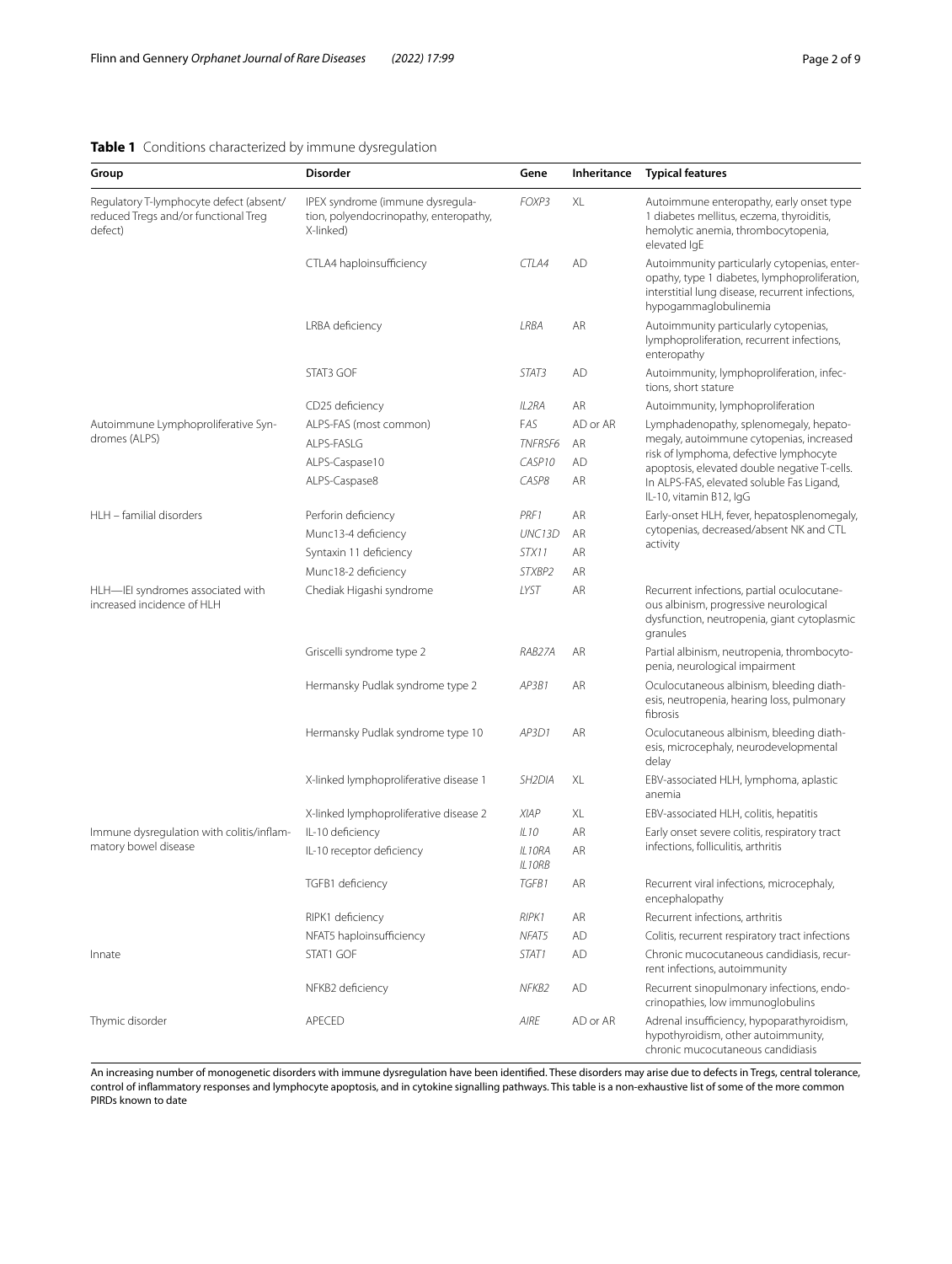(iTregs) develop from naïve T-lymphocytes in the periphery upon antigen exposure. FOXP3 is a transcription factor that plays a critical role in both Treg development and suppressive function  $[3]$  $[3]$ . The immune regulating mechanisms of Tregs are multifarious and include suppression of efector T-lymphocyte proliferation and activation (such as by expression of CTLA4 and LRBA proteins), production of inhibitory cytokines (such as IL-10, TGFβ and IL-35) and their efect on other cell subsets such as dendritic cells and B-lymphocytes [[4](#page-7-3)]. Defciency in Treg number or function leads to a group of disorders known as 'Tregopathies', the prototype condition being IPEX syndrome (immune dysregulation, polyendocrinopathy, enteropathy, X-linked) caused by mutations in *FOXP3* gene. An essential component of central tolerance is the expression of Autoimmune Regulator (AIRE) transcription factor by medullary thymic epithelial cells which permits the unique ability of intra-thymic ectopic expression of a wide range of peripheral tissue-restricted self-antigens (TRAs) and to form a 'molecular mirror of peripheral self' [[5,](#page-7-4) [6](#page-7-5)]. During the process of central tolerance, developing T-lymphocytes that react with high afnity to TRAs are deleted as they harbour the potential to elicit autoimmunity if released into the circulation. Disruption to the *AIRE* gene leads to impaired negative selection and multi-organ autoimmunity, manifesting in humans as the rare condition autoimmune polyendocrinopathy candidiasis ectodermal dystrophy (APECED) [[7\]](#page-7-6).

Immune dysregulation can also arise from an inability of effector immune cells to 'switch off' inflammation or due to alterations in cytokine signalling pathways. Hemophagocytic lymphohistiocytosis (HLH) is a life-threatening hyperinfammatory syndrome caused by impaired down-regulation of activated macrophages by natural killer (NK) cells or cytotoxic T-lymphocytes. NK cells and cytotoxic T-lymphocytes normally eliminate macrophages by formation of the immunologic synapse, insertion of a pore into the macrophage membrane, and delivery of cytotoxic granules leading to cell death. Failure to remove activated macrophages results in excessive production of infammatory cytokines and subsequent tissue destruction. Primary HLH is caused by biallelic mutations in genes encoding proteins involved in formation of the membrane pore (Perforin, *PRF1* gene) and in cytotoxic granule formation and release mechanisms including *UNC13D*, *STX11* and *STXBP2* which encode Munc13-4, Syntaxin 11 and Munc18-2 proteins respectively. Other IEIs are associated with an increased risk of developing HLH including Chediak Higashi syndrome, Griscelli syndrome type 2 and Hermansky Pudlak syndrome [[8\]](#page-7-7). Defects in immune signalling involving the JAK-STAT or NF-κB pathways alters the level of T-lymphocyte or B-lymphocyte receptor activation which impacts their development and survival and can be associated with increased autoimmunity, for example, in *STAT1* and *STAT3* gain of function mutations, and loss of function mutations in *NFKB2* presenting with an autosomal dominant combined variable immunodeficiency (CVID) phenotype. In IL-10 receptor defciency, efector T-lymphocytes are unresponsive to the regulatory cytokine IL-10 resulting in severe early onset enteropathy [\[9](#page-7-8)]. Finally, infammasomes, multiprotein complexes within the cytoplasm, constitute part of the innate immune system leading to activation of proinfammatory caspases and subsequent release of IL-1β and IL-18, and pyroptosis  $[10]$  $[10]$ . Dysregulated inflammasome activity is associated with monogenic autoinfammatory disorders such as familial Mediterranean fever, hyperimmunoglobulin D syndrome and chronic infantile neurological, cutaneous, and articular syndrome (CINCA).

## **A diagnostic challenge**

With recent huge advances in diagnostic technologies, new IEI molecular diagnoses are being discovered at an impressive rate  $[11]$  $[11]$ . The most recent classification from the International Union of Immunological Sciences includes 430 monogenic IEI defects with 64 new disorders described in the preceding two years with a growing proportion of these new defects falling within the PIRD category [\[8](#page-7-7)]. PIRD present a significant diagnostic challenge to physicians for multiple reasons. They are rare conditions; the estimated prevalence of IEIs is 1/1000–1/5000, with PIRDs representing of a subset of this. Genetic defects in the immune system are well known by physicians to be associated with serious, recurrent and/or unusual infections. However, autoimmunity, or other manifestations of immune dysregulation, either without co-existing infections or before the occurrence of infections, often does not trigger early consideration of a potential IEI, leading to a delayed or missed diagnosis. Patients may be labelled with a diagnosis such as Common Variable Immune Defciency prior to identifcation of their true underlying monogenic diagnosis which may impact their management and prognosis.

There is often no correlation between genotype and phenotype and/or there is incomplete clinical penetrance in PIRD, further complicating diagnostic accuracy [[12](#page-7-11), [13\]](#page-7-12). Organ-specific autoimmunity can differ between patients with the same genetic defect. Diferent management strategies may be needed for individuals within the same family, for example in heterozygous loss of function mutations in cytotoxic T-lymphocyte antigen-4 (CTLA4) where family members of individuals with CTLA4-associated disease carry the same mutation and have evidence of reduced CTLA4 function but have no clinical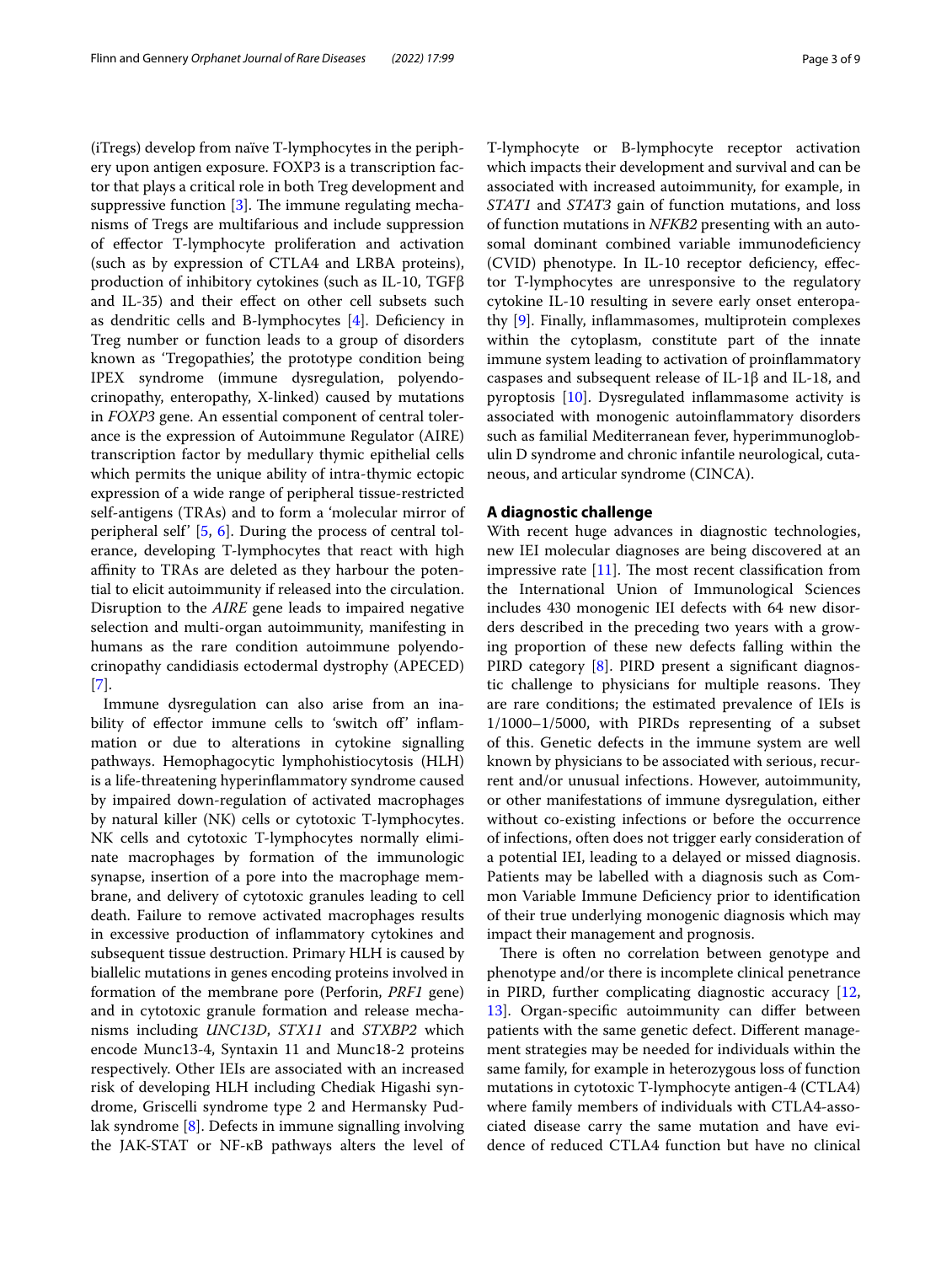evidence of disease, although there is potential for late onset of symptoms [\[12](#page-7-11), [14,](#page-7-13) [15\]](#page-7-14).

The diverse spectrum of clinical problems associated with PIRD, the frequent overlap of manifestations between diferent PIRD conditions and the evolution over time with gradual accrual of additional problems also contribute to the difficulty to diagnose these disorders in a timely manner. Varying degrees of activity in the residual amount of the afected protein can occur depending on the type of mutation and predisposes to signifcant phenotypic variability. Loss of function (LOF) or hypomorphic mutations result in a reduction or loss of protein function, whereas gain of function (GOF) or hypermorphic mutations cause enhanced protein activity. As our knowledge of monogenic IEIs expands, we can increasingly appreciate the true extent of the breadth and severity of the PIRD clinical spectrum. The classical clinical triad of IPEX syndrome (severe enteropathy, eczema and type 1 diabetes mellitus presenting early in life) is now recognized to not always be present, and patients may present with only one of these manifestations, at a later age, or with alternative autoimmune manifestations  $[16–18]$  $[16–18]$  $[16–18]$  $[16–18]$ . This diverse clinical spectrum in immune dysregulation, often predominantly involving autoimmune manifestations including cytopenias or endocrinopathies, means that patients may present to diferent subspecialists who may be unfamiliar with the emerging spectrum of immune dysregulatory genetic diagnoses, and patients may therefore not be offered the most appropriate treatment. This reinforces the importance of considering the 'whole' patient and considering an underlying IEI to be responsible for a combination of disorders afflicting the patient. Collaboration with an immunologist can help in connecting a range of medical problems to an underlying genetic defect.

First line immunological investigations including T-lymphocyte and B-lymphocyte subsets, immunoglobulin levels and vaccine responses may be normal or non-specifcally abnormal in PIRD. Abnormalities in autoantibodies or infammatory markers are also nonspecifc. Certain laboratory immune parameters can be suggestive of a particular disorder but not absolute in diagnosing a disease. In Autoimmune Lymphoproliferative Syndrome (ALPS) characteristic abnormalities include increased circulating  $CD3+TCRα/β+CD4-CD8$ double-negative T-lymphocytes which is highly sensitive but can also be detected in other conditions such as Systemic Lupus Erythematosus or Juvenile Idiopathic Arthritis [[19–](#page-7-17)[21\]](#page-7-18). Certain investigations important in the diagnosis of PIRD are not routinely available to clinicians or are performed only at a research level, which can impede the time to reach a diagnosis. Defnitive

diagnoses depend on genetic sequencing to identify the causative defect in PIRD.

Herein we present an overview of selected PIRDs to demonstrate the spectrum of clinical features, aspects that impede diagnosis particular to these disorders and current management strategies.

## **IPEX syndrome**

Hemizygous mutations in FOXP3 located on the X chromosome result in IPEX syndrome (immune dysregulation, polyendocrinopathy, enteropathy, X-linked) classically presenting in the frst few weeks of life with severe enteropathy, eczema and type 1 diabetes mellitus  $[18]$  $[18]$ . However, prenatal presentation and late onset have been reported [\[17,](#page-7-19) [18](#page-7-16), [22](#page-7-20)]. It is now recognized that patients with IPEX syndrome can present with a range of other manifestations, may be atypical with a mild phenotype, or be asymptomatic and picked up during family screening [[18](#page-7-16), [23](#page-7-21)]. Although mutations in the *FOXP3* repressor domain are associated with a more severe clinical phenotype compared to those in the leucine-zipper and forkhead domains, the same genetic defect in two diferent individuals can cause a diferent clinical presentation, suggesting the involvement of other variables that can impact the disease course and severity [\[23\]](#page-7-21). In a study of 96 patients with IPEX syndrome, the median time to diagnosis was 14 months after the onset of symptoms but ranged up to a maximum of almost 24 years  $[18]$  $[18]$  $[18]$ . The classical triad of enteropathy, type 1 diabetes and eczema are the most common presenting features in those with neonatal onset disease but are not always present particularly in those who present at an older age and there is a wide variety of other clinical manifestations including nephropathy, hepatitis, autoimmune hemolytic anemia, thrombocytopenia, neutropenia, thyroiditis, alopecia, food allergies and arthritis that can occur [\[18,](#page-7-16) [23](#page-7-21)]. First line immunological investigations may be unremarkable with the possible exception of increased eosinophils and IgE levels. T-lymphocyte and B-lymphocyte subsets are often normal. Although CD4 T-lymphocyte expression of FOXP3 may be reduced or absent, FOXP3 expression can be normal but with diminished or absent function [[13\]](#page-7-12). Through international multicentre collaborative eforts, strategies to optimally manage patients with IPEX syndrome are better understood. Information from the cohort of 96 patients identifed rapamycin as the preferred choice for immune suppression. In addition, this study demonstrated that although there was no diference in overall survival between those on long-term immune suppression and those who underwent allogeneic hematopoietic stem cell transplant (HSCT), transplanted patients had superior disease-free survival with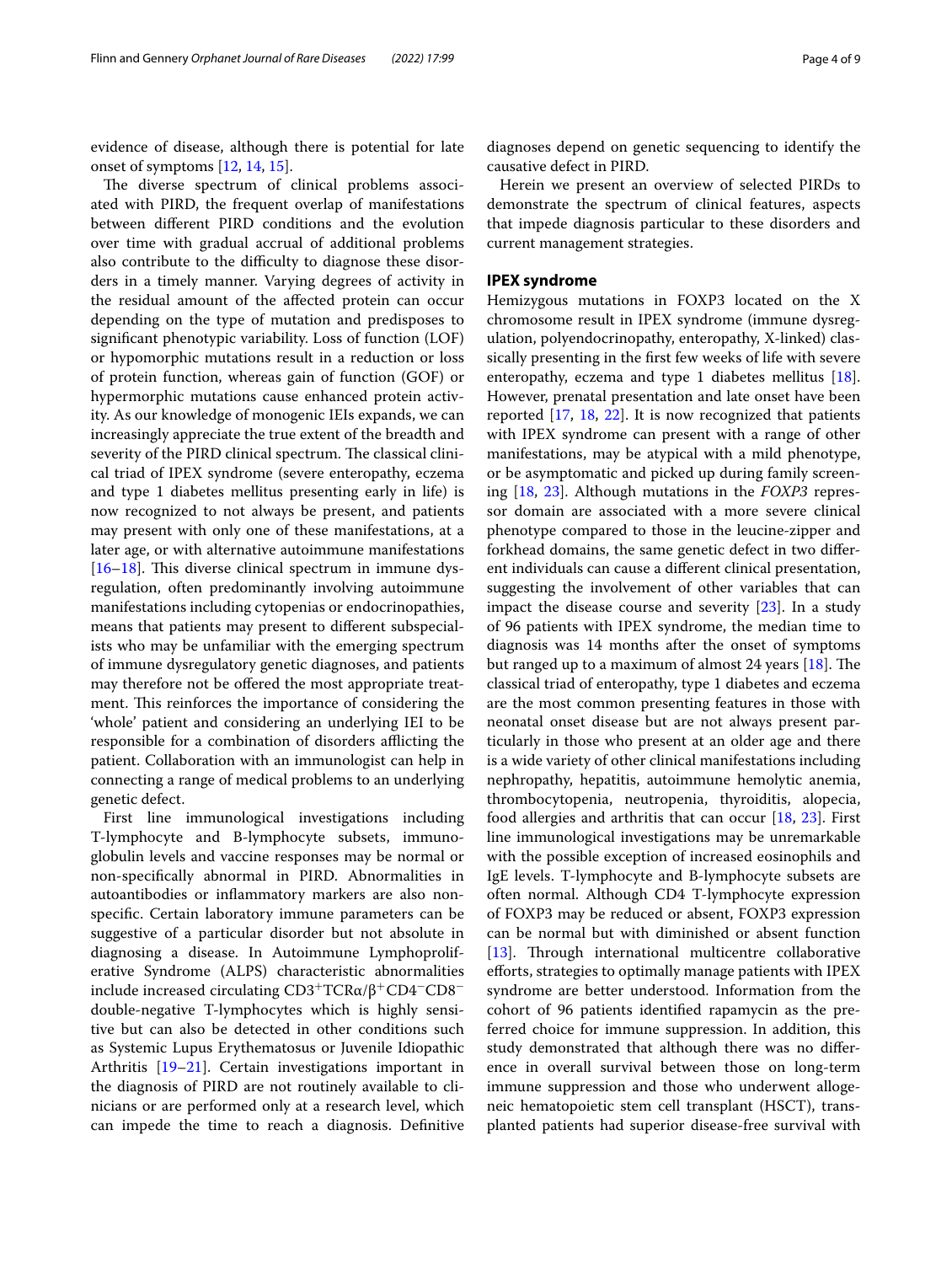stable or resolved disease, while those on immune suppression experienced disease progression [\[18](#page-7-16)].

#### **CTLA4 haploinsufficiency**

CTLA4 is a negative immune regulator of T-lymphocyte proliferation and diferentiation, essential in normal Treg function and maintenance of self-tolerance homeostasis [[24\]](#page-7-22). CTLA4 competes with CD28 for the co-stimulatory ligands CD80 and CD86 expressed on antigen presenting cells thereby blocking co-stimulatory-dependent T-lymphocyte activation [\[25](#page-7-23), [26](#page-7-24)]. Heterozygous *CTLA4* mutations cause an autosomal dominant disorder of immune dysregulation with Treg dysfunction and hyperactivation of efector T-lymphocytes [\[12,](#page-7-11) [14,](#page-7-13) [15](#page-7-14)] and is characterized by a highly variable clinical phenotype with diferent organ systems afected and incomplete clinical penetrance (approximately 70%) independent of the underlying mutation and age  $[15, 27]$  $[15, 27]$  $[15, 27]$  $[15, 27]$  $[15, 27]$ . Diagnosis is by gene sequencing followed by measuring CTLA4 protein expression and CTLA4-mediated transendocytosis. Although most afected mutation carriers present in the frst two decades, late onset can also occur [\[15](#page-7-14)]. Initial manifestations of CTLA4 haploinsufficiency are diverse, including cytopenias, enteropathy, type 1 diabetes, skin, respiratory or neurological problems, thyroid disorders and arthritis, highlighting the likelihood of patients with this condition presenting to diferent specialities [\[15](#page-7-14)]. Autoimmunity and non-malignant lymphoproliferation are commonly found but afect diferent organ systems including lymph nodes, skin, lung, brain, gut, spleen and kidneys. Immunology fndings are also variable but hypogammaglobulinemia is commonly observed [\[15](#page-7-14), 27. Patients with CTLA4 haploinsufficiency can beneft from targeted treatment with CTLA4 fusion proteins (abatacept or belatacept) or with mTOR inhibitors (such as sirolimus) which block CD28 signalling. Some patients undergo curative allogeneic HSCT, the most common indication being cytopenias [\[27](#page-7-25), [28\]](#page-8-0). Establishing a molecular diagnosis of CTLA4 insufficiency is also important to facilitate careful monitoring of these patients who are at increased risk of malignancy [\[29](#page-8-1)].

## **LPS‑responsive beige‑like anchor protein (LRBA) defciency**

LRBA deficiency is caused by biallelic mutations in *LRBA* gene, resulting in loss of or reduced expression of LRBA protein. LRBA defciency and CTLA haploinsufficiency share a similar underlying pathophysiology; LRBA plays an essential role in recycling CTLA4 from intracellular vesicles to the cell surface and therefore impairs the availability of CTLA4 in Treg-mediated immune regulation  $[30]$ . Like other PIRDs, there is signifcant variability in the clinical phenotype and a lack of genotype–phenotype correlation [\[30](#page-8-2)–[34\]](#page-8-3). Patients with residual protein expression exhibit a less severe clinical course compared to those with absent LRBA protein [[34\]](#page-8-3). LRBA deficiency typically presents in the first two decades of life, although the timing of onset varies widely during this period [\[32](#page-8-4)]. Autoimmunity is the most common clinical manifestation, with splenomegaly, pneumonia, lymphoproliferation and enteropathy being other common clinical features [[31–](#page-8-5)[33](#page-8-6), [35\]](#page-8-7). Autoimmune cytopenias are a prominent feature, but a wide spectrum of autoimmune diseases including type 1 diabetes mellitus, hepatitis, thyroid disease, and arthritis are reported and patients often exhibit polyautoimmunity [\[32,](#page-8-4) [33,](#page-8-6) [36](#page-8-8)]. Reduced class-switched memory B-lymphocytes, Tregs and immunoglobulin levels are the most common abnormalities in immune parameters [\[35](#page-8-7)]. As expected, due to the shared pathogenetic mechanisms, the phenotype of LRBA defciency overlaps signifcantly with that of CTLA haploinsufficiency, although severe infections appear to be a more prominent feature in LRBA deficiency [[34,](#page-8-3) [37](#page-8-9)]. A recent analysis of long-term outcomes in a large cohort of patients with LRBA defciency demonstrated the superior efect of targeted therapy with abatacept or sirolimus with decreased disease activity scores compared to conventional immune suppression [\[34](#page-8-3)]. Treatment with allogeneic HSCT can result in complete disease remission, but higher disease burden pre HSCT is associated with a worse outcome [[34](#page-8-3)].

#### **STAT3 gain of function**

Signal Transducer and Activator of Transcription (STAT) 3 belongs to a transcription factor family involved in the transmission of cytokine signals including IL-6, IL-10 and IL-23 from the cell membrane to the nucleus via Janus kinases [[38\]](#page-8-10). Autosomal dominant GOF *STAT3* variants cause increased transcriptional activity, impaired cytokine signalling by other STAT molecules and reduced Treg number and function [[40](#page-8-11)]. Clinically it is characterized by early onset polyautoimmunity and lymphoproliferation, with immune defciency a less prominent feature  $[38-40]$  $[38-40]$ . The clinical phenotype is diverse with incomplete penetrance and although onset is in childhood, the age at initial presentation is variable. Immunological parameters are also variable and may include T-lymphocytopenia, hypogammaglobulinemia, decreased Tregs and elevated double-negative T-lymphocytes [[40](#page-8-11)]. Targeted treatment with Jakinibs (tofacitinib and ruxolitinib), small molecule inhibitors inhibiting JAK activation, has shown to be successful in STAT3 GOF disease [[41](#page-8-12)]. In addition, targeted blockade of IL-6 with the anti-IL6R monoclonal antibody therapy tocilizumab has shown to be effective in STAT3 GOF [\[39](#page-8-13)]. Allogeneic HSCT has been used in some patients although data is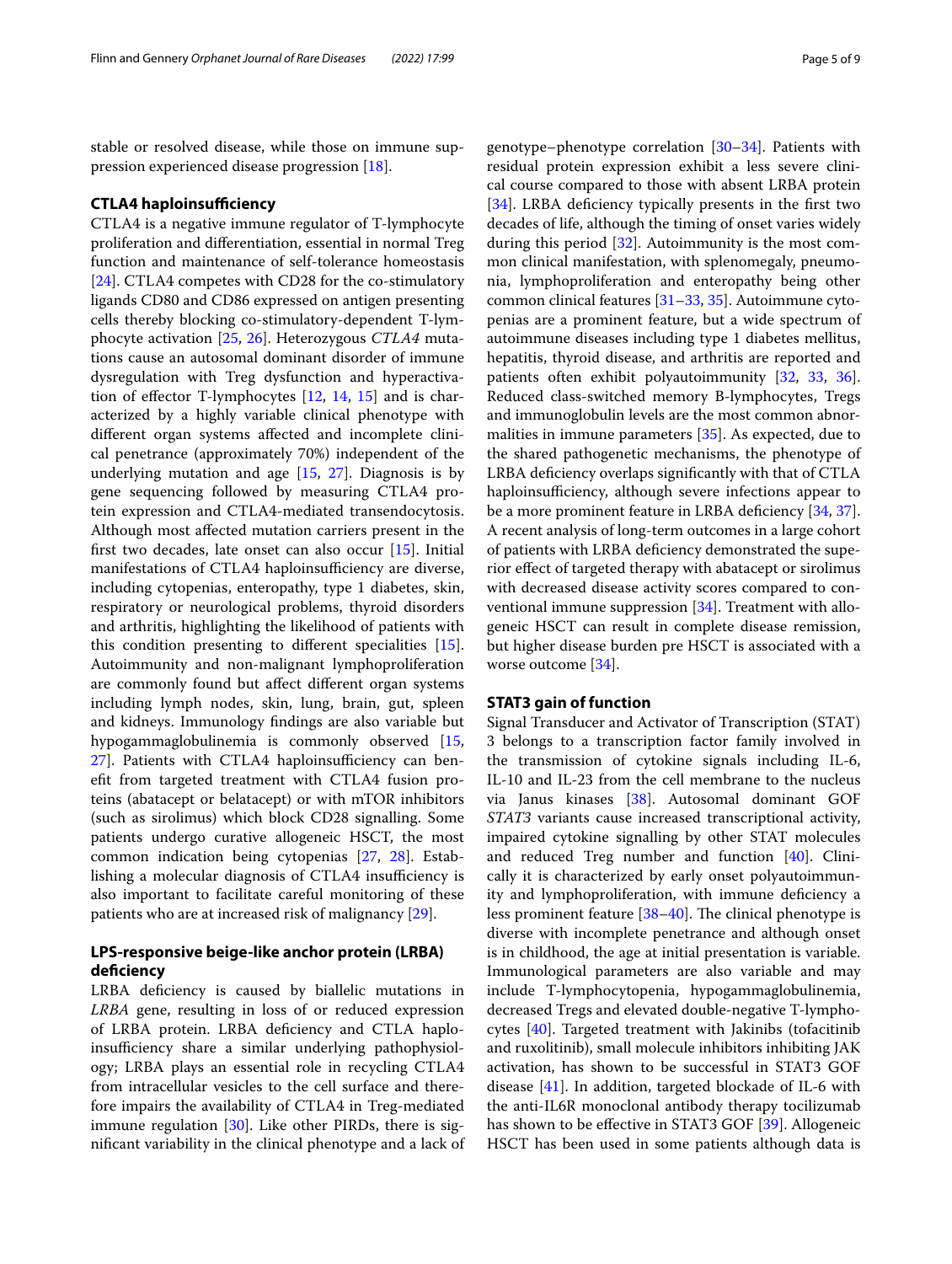limited on the efectiveness of HSCT in this specifc condition [[42](#page-8-14)].

## **Autoimmune lymphoproliferative syndrome (ALPS)**

ALPS is a disorder of immune regulation due to disruption in the process of Fas-mediated lymphocyte apoptosis. It can be caused by autosomal dominant or autosomal recessive defciencies in several diferent proteins involved in this pathway; Fas (caused by germline or, less commonly, somatic mutations in *FAS* gene), FAS ligand, Caspase 8 or Caspase 10  $[19, 43, 44]$  $[19, 43, 44]$  $[19, 43, 44]$  $[19, 43, 44]$  $[19, 43, 44]$  $[19, 43, 44]$  $[19, 43, 44]$ . There is no genotype–phenotype correlation, although later age at onset is observed in ALPS-FAS patients with a combined germline *FAS* mutation and a somatic mutation afecting the second *FAS* allele [\[45](#page-8-17)]. Variable clinical penetrance and difering phenotypes in patients from the same family harbouring the same mutation are observed [[45,](#page-8-17) [46](#page-8-18)]. Although most cases develop symptoms in the frst few years of life, adult-onset disease can also occur [[45\]](#page-8-17). Patients typically present with lymphadenopathy, hepatosplenomegaly, and autoimmunity, most commonly cytopenia [[45,](#page-8-17) [46\]](#page-8-18). Immunological abnormalities include elevated  $CD3+TCRα/β+CD4-CD8-$  double-negative T-lymphocytes, polyclonal hypergammaglobulinemia, and increased plasma IL-10 levels [[47\]](#page-8-19). Vitamin B12 is also increased. In ALPS-FAS patients, elevated Fas ligand levels are detected [[47\]](#page-8-19). Whilst non-malignant lymphoproliferative disease abates with increasing age, the risk of developing autoimmune disease and lymphoma persists. Treatment is usually with high dose immunoglobulin and steroids, often with addition of a steroidsparing agent such as sirolimus. Splenectomy is not recommended due to the lack of a sustained therapeutic response and the risk of post-splenectomy sepsis [\[44](#page-8-16), [45\]](#page-8-17).

#### **Hemophagocytic lymphohistiocytosis (HLH)**

HLH is characterized by life-threatening uncontrollable hyperactivation of the immune system resulting in excessive infammation and tissue damage, typically with multi-organ involvement. It can be triggered by a variety of factors including infections and malignancy and can occur due to underlying genetic defects as described above, resulting in failure of NK cells and cytotoxic T-lymphocytes to eliminate activated cytokine-secreting macrophages. Other IEIs have also been associated with increased incidence of HLH including Griscelli syndrome type 2, Chediak-Higashi syndrome and X-linked lymphoproliferative disease. Hemophagocytosis describes the engulfment of blood cells by activated macrophages and can be detected in tissue or bone marrow biopsies. Although fnding it in tissues supports the presence of HLH, it is not pathognomic [[48](#page-8-20)]. Diagnosis of HLH is challenging, particularly establishing an early diagnosis; clinical manifestations are diverse and associated with a variety of triggers, and features overlap with other potential causes such as sepsis, hepatitis, encephalitis, or Kawasaki disease [\[49](#page-8-21)]. Diagnosis is determined by the presence of a confrmed HLH-associated genetic mutation or the presence of at least 5 of the following 8 features: fever≥38.5 °C, splenomegaly, cytopenia (in least 2 lineages), hypertriglyceridemia and/or hypofbrinogenemia, hemophagocytosis in bone marrow or tissue, low/ absent NK activity, ferritin>500 ng/mL and elevated soluble CD25 [\[50](#page-8-22)]. Many of these features are characteristic of an intense infammatory response, which may not be due to an underlying genetic defect. NK cytotoxicity assays and measurement of soluble CD25, as well as other helpful immunology tests such as perforin expression and NK degranulation assays using CD107a, are not readily available in all centres and results of confrmatory genetic testing can take weeks or months in a condition where time is critical to commence treatment [[49,](#page-8-21) [51\]](#page-8-23). Patients may also not meet all the defned diagnostic criteria but display clinical evidence of HLH and require HLH-targeted treatment. A high index of clinical suspicion of HLH is necessary to allow prompt diagnosis and initiation of treatment which is critical for patient survival. Conversely, the diagnosis of other infammatory disorders or malignancy must be carefully considered and looked for to avoid inappropriate immunosuppressive treatment. First line therapy of HLH consists of etoposide and dexamethasone, with intrathecal therapy for those with CNS involvement followed by HSCT in those with an underlying predisposing genetic defect, persistent or relapsing disease [[50,](#page-8-22) [52](#page-8-24)]. Alternative regimens are less toxic and utilize alemtuzumab and ciclosporin.

## **Immune dysregulation with infammatory bowel disease**

Symptomatic infammatory bowel disease (IBD) before the age of 6 years, termed 'very early-onset IBD' (VEOIBD), can be characterized by a severe, treatmentrefractory clinical course, with predominant colonic involvement, and is more likely to have an underlying monogenic defect [[53\]](#page-8-25). However, diagnosing monogenic defects causing VEOIBD is challenging due to their rarity; although the number of monogenic defects associated with VEOIBD has increased in recent years, the majority of patients with VEOIBD lack a genetic diagnosis. In addition, there is a diverse phenotypic spectrum of the IEIs associated with IBD, and currently there is a paucity of knowledge regarding many of these genetic defects. Clinical features that are more often associated with monogenic forms of IBD include young age at onset (particularly younger than two years of age), very severe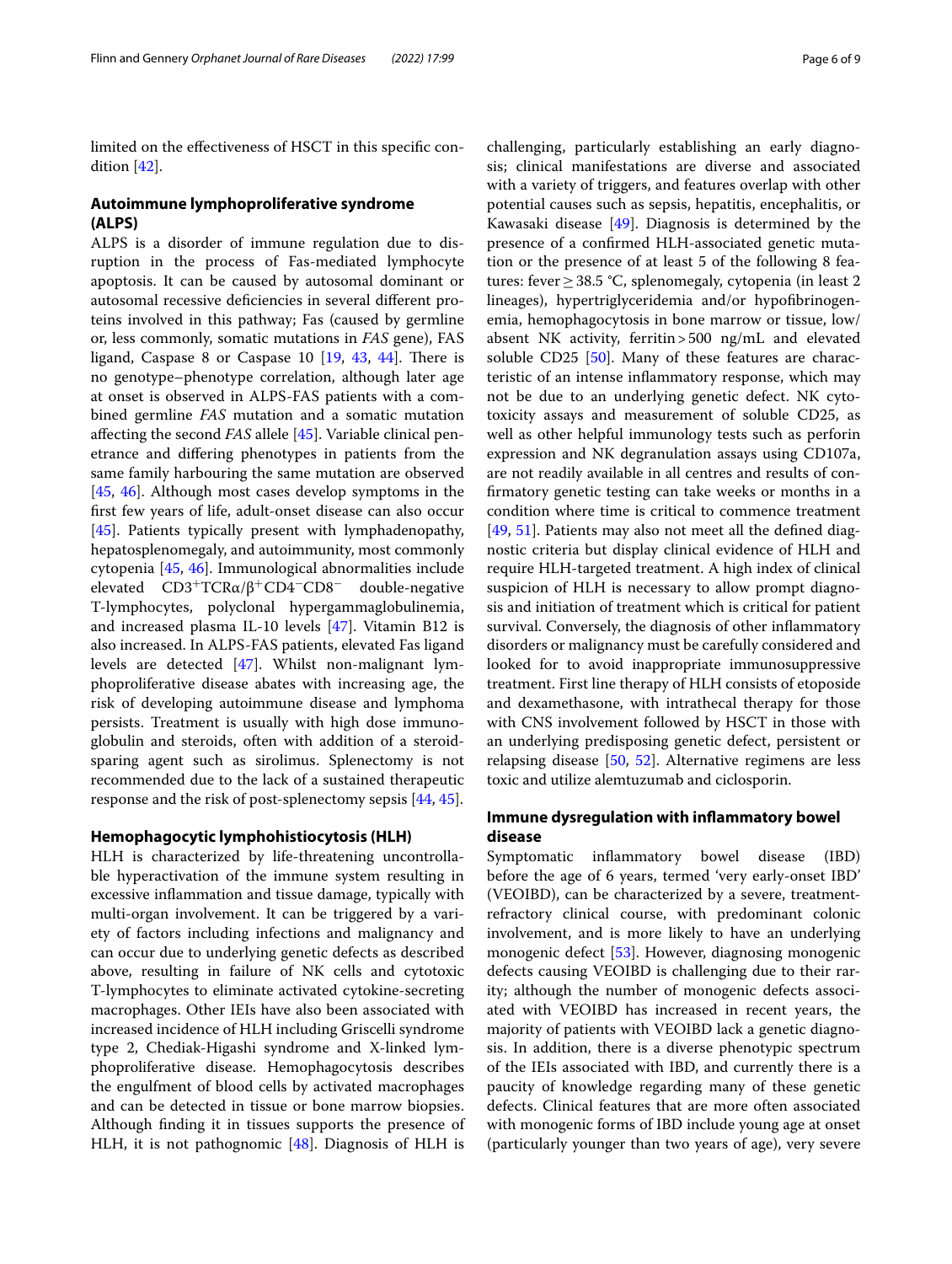disease, resistance to conventional therapies, family history of IBD or immunodefciency, consanguinity, recurrent infections, associated autoimmunity or malignancy, or features suggestive of HLH [[54](#page-8-26)]. IL-10 is an important anti-infammatory cytokine and plays a critical role in the maintenance of immune homeostasis in the gastrointestinal tract. Loss of function mutations in IL-10 and IL10 receptor genes typically cause VEOIBD within the frst few months of life, often with severe perianal involvement and is resistant to conventional immunosuppressive therapeutic approaches [\[55\]](#page-8-27). Allogeneic HSCT has been demonstrated to successfully cure this disease [\[56](#page-8-28)]. RIPK1 (receptor-interacting serine/threonine-protein kinase) is an essential signalling molecule involved in regulating cell death and infammation. Loss of function *RIPK1* mutations are a rare cause of VEOIBD associated with a combined immunodeficiency and polyarthritis [[57\]](#page-8-29). Other IEIs that are associated with colitis include IPEX syndrome, X-linked inhibitor of apoptosis protein (XIAP) defciency, Chronic Granulomatous disease, Wiskott-Aldrich syndrome and nuclear factor κB essential modulator (NEMO) defciency.

## **Autoimmune polyendocrinopathy candidiasis ectodermal dystrophy (APECED)**

Loss of functioning AIRE protein leads to defective removal of self-reactive T-lymphocytes and autosomal recessive homozygous or compound heterozygous *AIRE* mutations give rise to APECED syndrome characterized by multi-organ autoimmunity. There is no clear genotype–phenotype correlation [[58](#page-8-30)] with signifcant clinical variability even among affected siblings The classic triad of APECED syndrome includes mucocutaneous candidiasis, hypoparathyroidism and adrenal insufficiency. However, recent studies demonstrate that the clinical spectrum of APECED is broader, encompassing more non-endocrine manifestations than previously appreciated with many patients presenting with clinical features outside the classic triad resulting in delayed diagnosis [[59\]](#page-8-31). Less frequent endocrinopathies include hypothyroidism, primary ovarian or testicular failure, growth hormone defciency and hypopituitarism. Nonendocrine manifestations include urticarial eruption, hepatitis, intestinal malabsorbtion, gastritis, tubulointerstitial nephritis, Sjogren's-like syndrome and pneumonitis. Chronic mucocutaneous candidiasis (CMC) typically develops in the frst 1–3 years of life, manifesting as recurrent, severe and chronic *Candida* infections of the skin, nails and mucous membranes but not as invasive fungal infections. A wide range of tissue-specifc autoantibodies may be detected in patients with APECED and antibodies against type 1 interferons are highly sensitive and specific  $(>95%)$  [\[60](#page-8-32)]. Immunological abnormalities may include increased total T-lymphocytes, CD4<sup>+</sup> T-lymphocytes, CD4/CD8 ratios and reduced Treg numbers and function. Immunosuppression is needed in established autoimmune disease to prevent the development of irreversible end-organ damage, however, the evidence to guide optimal treatment strategies is limited due to the small number of patients. There is no role for HSCT in APECED syndrome as the defect originates in thymic epithelial cells and therefore will not be corrected with replacement of hematopoietic stem cells. There is no evidence supporting the routine use of prophylactic immunosuppression to prevent the development of autoimmune disease. Treatment of CMC is required to prevent complications such as oesophageal strictures, although development of resistance to oral anti-fungal agents can make long-term management of CMC challenging.

### **Conclusion**

Diagnosis of IEIs including PIRD is increasing largely due to continued discovery of new gene defects and improved understanding of disease presentations. Timely diagnosis of PIRD is pivotal to individualize appropriate management strategies, guide prognosis and allow genetic counselling, but is a challenge due to their rarity, diversity, and complexity. Early recognition of HLH is imperative to initiate life-saving treatment.

The diversity of presenting clinical manifestations highlights the importance of raising awareness of PIRD among diferent specialists, including hematology, respiratory, gastroenterology, dermatology, endocrinology, rheumatology, nephrology and neurology physicians. Specifc patterns of autoimmune disorders can be associated with certain PIRD, and awareness of these patterns can help with earlier recognition or consideration of a possible monogenic cause. Clues that should alert clinicians to a potential underlying PIRD include development of autoimmunity at an age that is younger than expected, the development of multiple autoimmune processes afecting diferent organ systems, and/or a family history of autoimmunity or lymphoid malignancy. Early recognition and treatment of autoimmunity is essential to optimize quality of life and reduce the rate of associated complications.

Management is difficult in PIRD because of the need to balance the frequent requirement for immunosuppression and the co-existing increased risk of infection. Some PIRD such as HLH are fatal without prompt treatment. Ongoing detection of new PIRD diagnoses and worldwide collaboration and pooling of data is essential to improve our knowledge of individual rare PIRD; their underlying pathophysiology and molecular mechanisms, the clinical spectrum, natural history,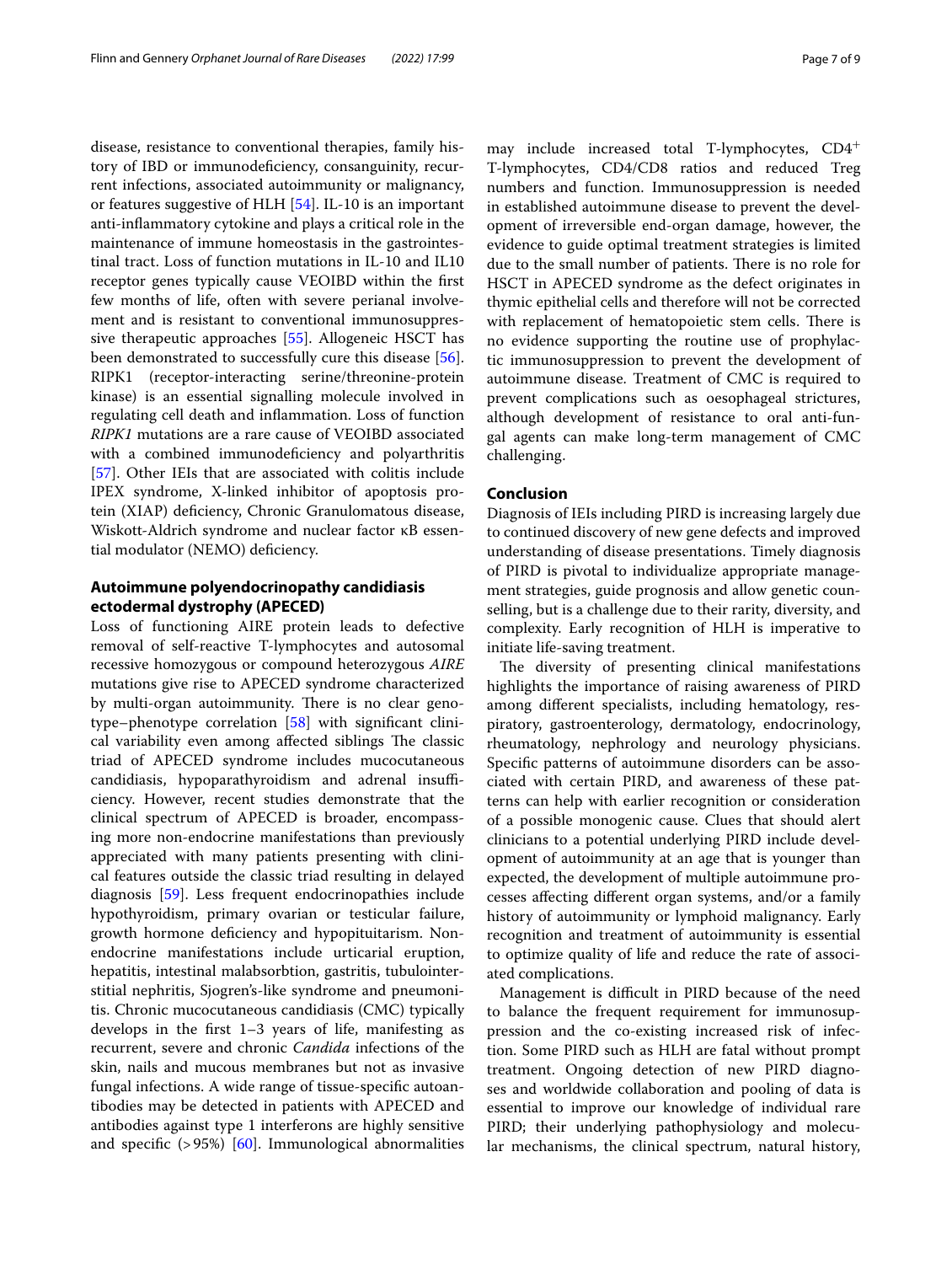and response to treatments including HSCT. Identifying those with monogenic causes allows the opportunity to use precision targeted treatment for example with the use of abatacept in CTLA4 haploinsufficiency and LRBA deficiency. As well as identifying successful therapeutic strategies, this approach also informs physicians regarding inappropriate therapeutic options for example splenectomy in the management of cytopenias which fails to result in a sustained therapeutic beneft in CTLA4 haploinsufficiency  $[30]$  $[30]$ . Continuing this collaborative datasharing approach will facilitate improved individualized patient management, support development of future precision therapies and aid in identifying which patients may beneft from HSCT as well as providing important insight into the complexities underlying immune regulatory processes.

#### **Acknowledgements**

Not applicable.

#### **Authors' contributions**

AMF and ARG conceived, designed and wrote the manuscript. Both authors read and approve the fnal version.

#### **Funding**

AMF was funded by NIHR.

**Availability of data and materials**

Not relevant for this manuscript.

## **Declarations**

**Ethics approval and consent to participate** Not relevant for this manuscript.

#### **Consent for publication**

Not relevant for this manuscript.

#### **Competing interests**

The authors have no competing interests to declare.

Received: 27 July 2021 Accepted: 13 February 2022 Published online: 03 March 2022

#### **References**

- <span id="page-7-0"></span>1. Hollander GA, Peterson P. Learning to be tolerant: how T cells keep out of trouble. J Intern Med. 2009;265(5):541–61.
- <span id="page-7-1"></span>Sakaguchi S. Naturally arising Foxp3-expressing CD25+CD4+ regulatory T cells in immunological tolerance to self and non-self. Nat Immunol. 2005;6(4):345–52.
- <span id="page-7-2"></span>3. Hori S, Nomura T, Sakaguchi S. Control of regulatory T cell development by the transcription factor Foxp3. Science. 2003;299(5609):1057–61.
- <span id="page-7-3"></span>4. Vignali DA, Collison LW, Workman CJ. How regulatory T cells work. Nat Rev Immunol. 2008;8(7):523–32.
- <span id="page-7-4"></span>5. Anderson MS, Venanzi ES, Chen Z, Berzins SP, Benoist C, Mathis D. The cellular mechanism of Aire control of T cell tolerance. Immunity. 2005;23(2):227–39.
- <span id="page-7-5"></span>6. Anderson MS, Su MA. Aire and T cell development. Curr Opin Immunol. 2011;23(2):198–206.
- <span id="page-7-6"></span>7. Ramsey C, Winqvist O, Puhakka L, Halonen M, Moro A, Kämpe O, et al. Aire defcient mice develop multiple features of APECED phenotype and show altered immune response. Hum Mol Genet. 2002;11(4):397–409.
- <span id="page-7-7"></span>8. Tangye SG, Al-Herz W, Bousfha A, Chatila T, Cunningham-Rundles C, Etzioni A, et al. Human inborn errors of immunity: 2019 update on the classifcation from the international union of immunological societies expert committee. J Clin Immunol. 2020;40(1):24–64.
- <span id="page-7-8"></span>9. Kotlarz D, Beier R, Murugan D, Diestelhorst J, Jensen O, Boztug K, et al. Loss of interleukin-10 signaling and infantile infammatory bowel disease: implications for diagnosis and therapy. Gastroenterology. 2012;143(2):347–55.
- <span id="page-7-9"></span>10. Martinon F, Burns K, Tschopp J. The infammasome: a molecular platform triggering activation of infammatory caspases and processing of proIL-beta. Mol Cell. 2002;10(2):417–26.
- <span id="page-7-10"></span>11. Tangye SG, Al-Herz W, Bousfha A, Cunningham-Rundles C, Franco JL, Holland SM, et al. The ever-increasing array of novel inborn errors of immunity: an interim update by the IUIS committee. J Clin Immunol. 2021;41(3):666–79.
- <span id="page-7-11"></span>12. Schubert D, Bode C, Kenefeck R, Hou TZ, Wing JB, Kennedy A, et al. Autosomal dominant immune dysregulation syndrome in humans with CTLA4 mutations. Nat Med. 2014;20(12):1410–6.
- <span id="page-7-12"></span>13. d'Hennezel E, Bin Dhuban K, Torgerson T, Piccirillo CA. The immunogenetics of immune dysregulation, polyendocrinopathy, enteropathy, X linked (IPEX) syndrome. J Med Genet. 2012;49(5):291–302.
- <span id="page-7-13"></span>14. Kuehn HS, Ouyang W, Lo B, Deenick EK, Niemela JE, Avery DT, et al. Immune dysregulation in human subjects with heterozygous germline mutations in CTLA4. Science. 2014;345(6204):1623–7.
- <span id="page-7-14"></span>15. Schwab C, Gabrysch A, Olbrich P, Patiño V, Warnatz K, Wolff D, et al. Phenotype, penetrance, and treatment of 133 cytotoxic T-lymphocyte antigen 4-insufficient subjects. J Allergy Clin Immunol. 2018;142(6):1932–46.
- <span id="page-7-15"></span>16. Hwang JL, Park SY, Ye H, Sanyoura M, Pastore AN, Carmody D, et al. FOXP3 mutations causing early-onset insulin-requiring diabetes but without other features of immune dysregulation, polyendocrinopathy, enteropathy, X-linked syndrome. Pediatr Diabetes. 2018;19(3):388–92.
- <span id="page-7-19"></span>17. Zama D, Cocchi I, Masetti R, Specchia F, Alvisi P, Gambineri E, et al. Late-onset of immunodysregulation, polyendocrinopathy, enteropathy, x-linked syndrome (IPEX) with intractable diarrhea. Ital J Pediatr. 2014;40:68.
- <span id="page-7-16"></span>18. Barzaghi F, Amaya Hernandez LC, Neven B, Ricci S, Kucuk ZY, Bleesing JJ, et al. Long-term follow-up of IPEX syndrome patients after diferent therapeutic strategies: an international multicenter retrospective study. J Allergy Clin Immunol. 2018;141(3):1036-49.e5.
- <span id="page-7-17"></span>19. Sneller MC, Wang J, Dale JK, Strober W, Middelton LA, Choi Y, et al. Clincal, immunologic, and genetic features of an autoimmune lymphoproliferative syndrome associated with abnormal lymphocyte apoptosis. Blood. 1997;89(4):1341–8.
- 20. Mendonça LO, Matucci-Cerinic C, Terranova P, Casabona F, Bovis F, Caorsi R, et al. The challenge of early diagnosis of autoimmune lymphoproliferative syndrome in children with suspected autoinfammatory/autoimmune disorders. Rheumatology (Oxford). 2021.
- <span id="page-7-18"></span>21. Tarbox JA, Keppel MP, Topcagic N, Mackin C, Ben Abdallah M, Baszis KW, et al. Elevated double negative T cells in pediatric autoimmunity. J Clin Immunol. 2014;34(5):594–9.
- <span id="page-7-20"></span>22. Xavier-da-Silva MM, Moreira-Filho CA, Suzuki E, Patricio F, Coutinho A, Carneiro-Sampaio M. Fetal-onset IPEX: report of two families and review of literature. Clin Immunol. 2015;156(2):131–40.
- <span id="page-7-21"></span>23. Park JH, Lee KH, Jeon B, Ochs HD, Lee JS, Gee HY, et al. Immune dysregulation, polyendocrinopathy, enteropathy, X-linked (IPEX) syndrome: a systematic review. Autoimmun Rev. 2020;19(6):102526.
- <span id="page-7-22"></span>24. Takahashi T, Tagami T, Yamazaki S, Uede T, Shimizu J, Sakaguchi N, et al. Immunologic self-tolerance maintained by CD25(+)CD4(+) regulatory T cells constitutively expressing cytotoxic T lymphocyte-associated antigen 4. J Exp Med. 2000;192(2):303–10.
- <span id="page-7-23"></span>25. Wing K, Onishi Y, Prieto-Martin P, Yamaguchi T, Miyara M, Fehervari Z, et al. CTLA-4 control over Foxp3+ regulatory T cell function. Science. 2008;322(5899):271–5.
- <span id="page-7-24"></span>26. Friedline RH, Brown DS, Nguyen H, Kornfeld H, Lee J, Zhang Y, et al. CD4+ regulatory T cells require CTLA-4 for the maintenance of systemic tolerance. J Exp Med. 2009;206(2):421–34.
- <span id="page-7-25"></span>27. Egg D, Rump IC, Mitsuiki N, Rojas-Restrepo J, Maccari ME, Schwab C, et al. Therapeutic options for CTLA-4 insufficiency. J Allergy Clin Immunol. 2021.